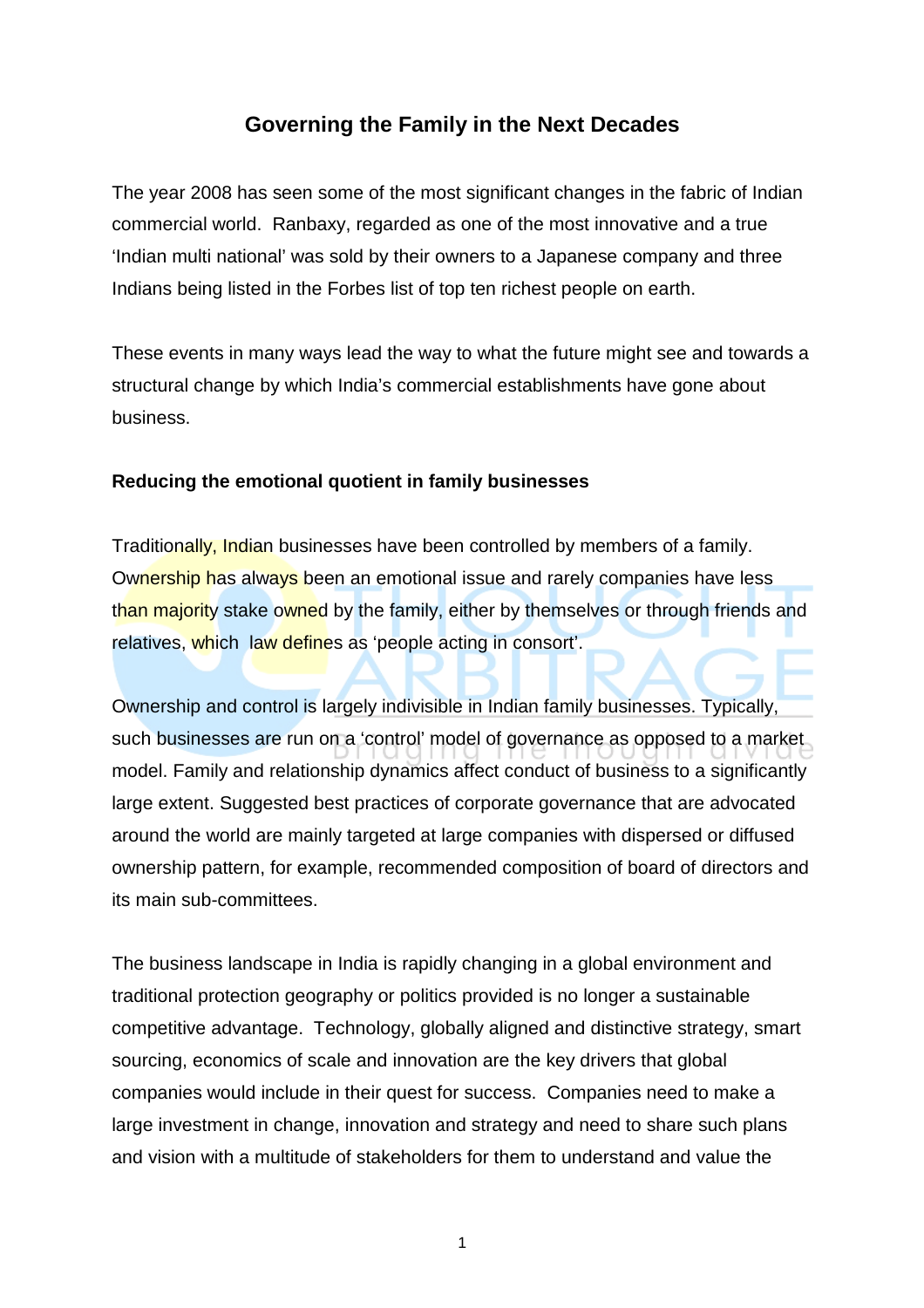enterprise. If the gap between ownership and management is not bridged, family organisations' ability to share with employees including key managers outside of the family is restricted. This together with the emotional desire to control with majority ownership limits the ability of family businesses in India to grow beyond a certain size or its ability to innovate or invest in the future, which needs significant capital and management commitment including absorbing talent from outside of the family. Moreover, when the second or third generation moves in, the size of the enterprise gets divided amongst the family and many smaller enterprises start operating.

Indian business in the future, like it has happened in the rest of the world will not run for perpetuity and in all likelihood would be sold, merged or acquired at an opportune time to create value for the stakeholders. Owners would need to reduce their emotional quotient of investment in the business and like any other investment would need to realise the optimum value for all stakeholders.

In 1993, Parle, the owner of Thums Up, Limca, Goldspot etc., controlled 70% of the market and sold its business of soft drinks to Coca Cola. There were a number of Indian soft drink manufacturers in early 1990s but none of them are any serious contender to the multi national players today. Parle realised that due to its inherent business and capital risks that plagued the industry, value of the business of soft drinks owned by an Indian company would be deteriorating and exited at a time when the value was at the peak. Other players faded out into oblivion.

Ranbaxy's ability to compete and grow beyond a size in generic drug business is limited compared to the vision of the owners. The Singh brothers made an unprecedented move by selling a majority stake of Ranbaxy to Daiichi for USD 4.6 billion, the highest amount any Indian business has ever received for its value. Whether the sale culminates into a transfer of ownership due to issues around marketing approvals in the USA is something only future will tell. The decision to sell by the family at the peak of its performance will be a key event of reference of value harvesting for growing multi nationals from India.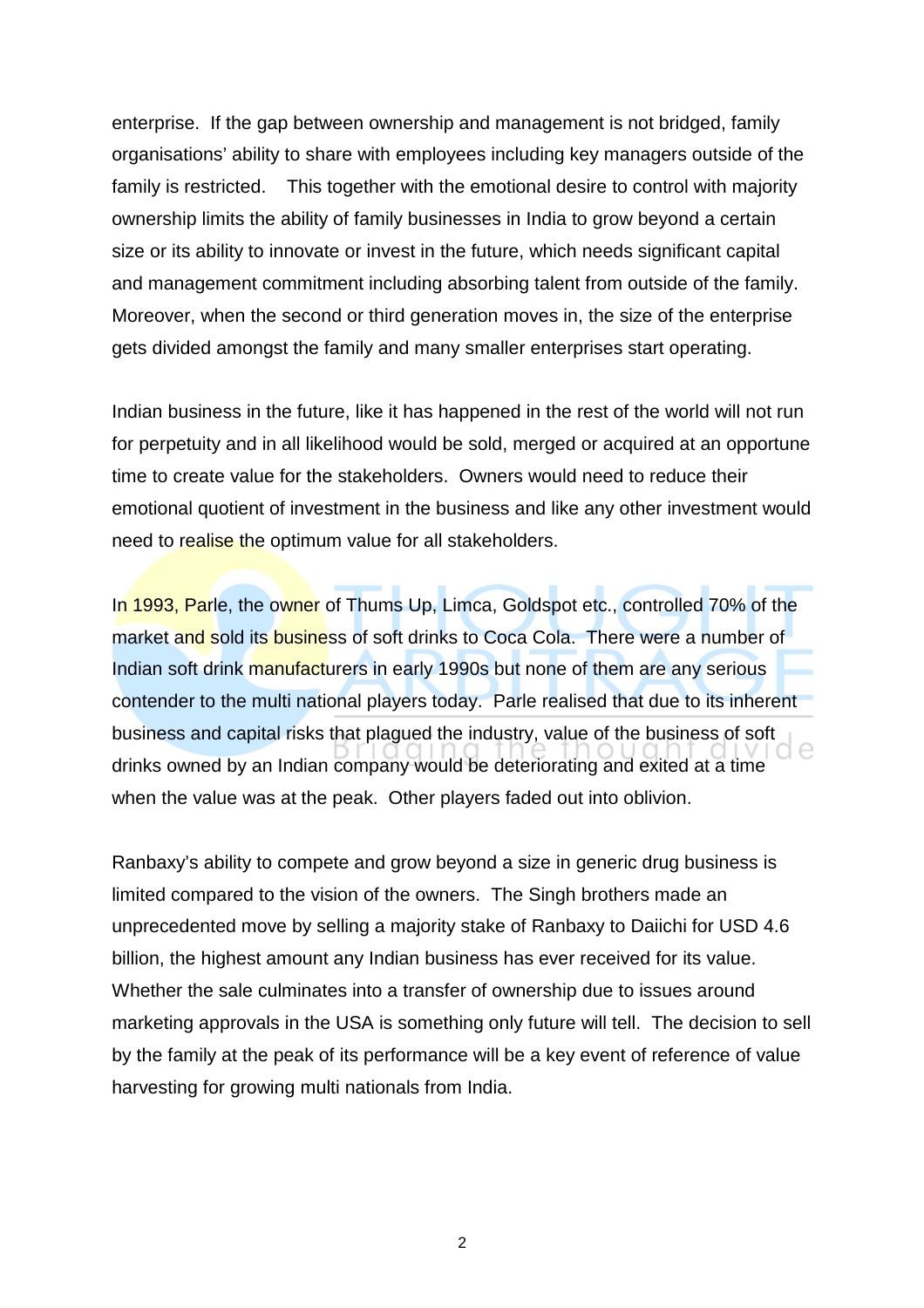## **Developing a constitution - Succession planning in family businesses**

Corporate governance is always about best corporate behaviour. Many argue that if values and morals are the key doctrine, why is codification a critical need. In the heart of corporate governance likes a system of ethics, morals and values by which an organisation and their founders live by. In growing economies these are regarded as ideal corporate traits and in more mature economies such ethical practices get codified as law.

Family businesses operate within the family council through tradition and family values and usually it is not formal or written. As families get larger and the second or the third generation enter the business arena, the traditional codes are questioned by the new generation and the edifice of family traditions start crumbling.

The introduction of talented managers from outside of the family into the core council would not be meaningful if a code of conduct for the family in dealing with the business is not evolved. There are groups in India, who have developed a robust system of recognition of family contribution and have been successfully applying them.

It is believed that 65% of companies listed on India's National Stock Exchange are family-owned. With increasing privatisation, more family businesses are controlling larger sums of the economic wealth of the country. A family dispute in such families, therefore, affects several thousands of people and other stakeholders like government etc.

Grandhi Mallikarjuna Rao (GMR), based on his experience while dealing with NPAs (borrowers defaulting because family business does not perform and how the family members were affected) at Vysya Bank made him realise the importance of addressing the unique challenges of the family business. After much discussion and consultation among family members, the GMR group has drafted a family constitution model that spells out the group's mission, vision, conflict resolution mechanism, qualification of family members wanting to enter business, how to take care of those members who do not enter the business, discusses various what ifs

3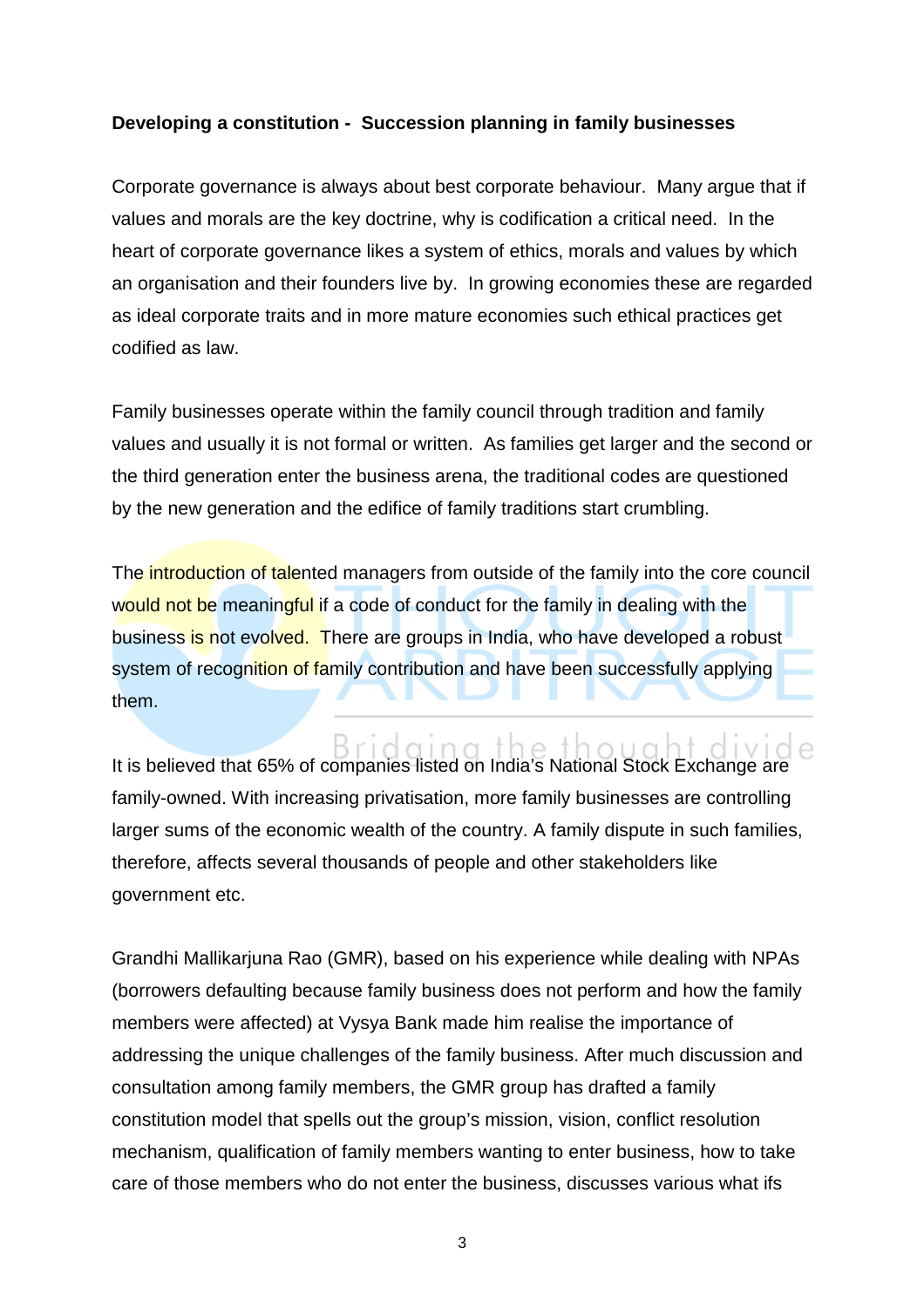and specifically outlines a succession plan. This is an important step in ensuring the long-term survival of the group by insulating it from family disputes.

Murugappa Group has evolved their family council and have very effectively dealt with the agency gap – the issue of ownership and management within the family members by having a written family constitution and a family reference document.

Adhunik Group of Calcutta with a group turnover of over Rs. 2,000 crores with interests in steel, power and mining is a first generation business with six brothers forming the family unit. The family has nominated one of the brothers as the key driver for running the business with a unified control. The choice was a result of the competence, acumen and vision of the youngest brother who was accepted as the leader for the business.

This is contrary to the traditional concept of the eldest family member becoming a patriarch. In the event any family member wishes to withdraw for personal reasons, the family has formulated a mechanism for such separation. These reflect the changing face of modern Indian family business and reflects the maturing and transition of new family businesses to becoming global players.

## Embedding value into business<sup>1</sup> Bridging the thought divide

Post independence era (1947 to 1990s') saw a major change in public policy. Government was involved in all large investments including nationalisation of a number of key industries like coal, insurance, banking etc. and critical industries like banking and finance were very closely regulated by the government. The private sector had restrictions on growing beyond a point and a market share of over 20% was considered 'monopolistic'.

As industries were highly regulated and restrictive, those corporations which had a licence from the government to manufacture thrived. The term 'Licence Raj' was coined, a take away from the British Raj, where the British gave favours including land and licences to their loyal subjects A high barrier for new entrants was artificially created by the system. The country moved through a period of scarcity

4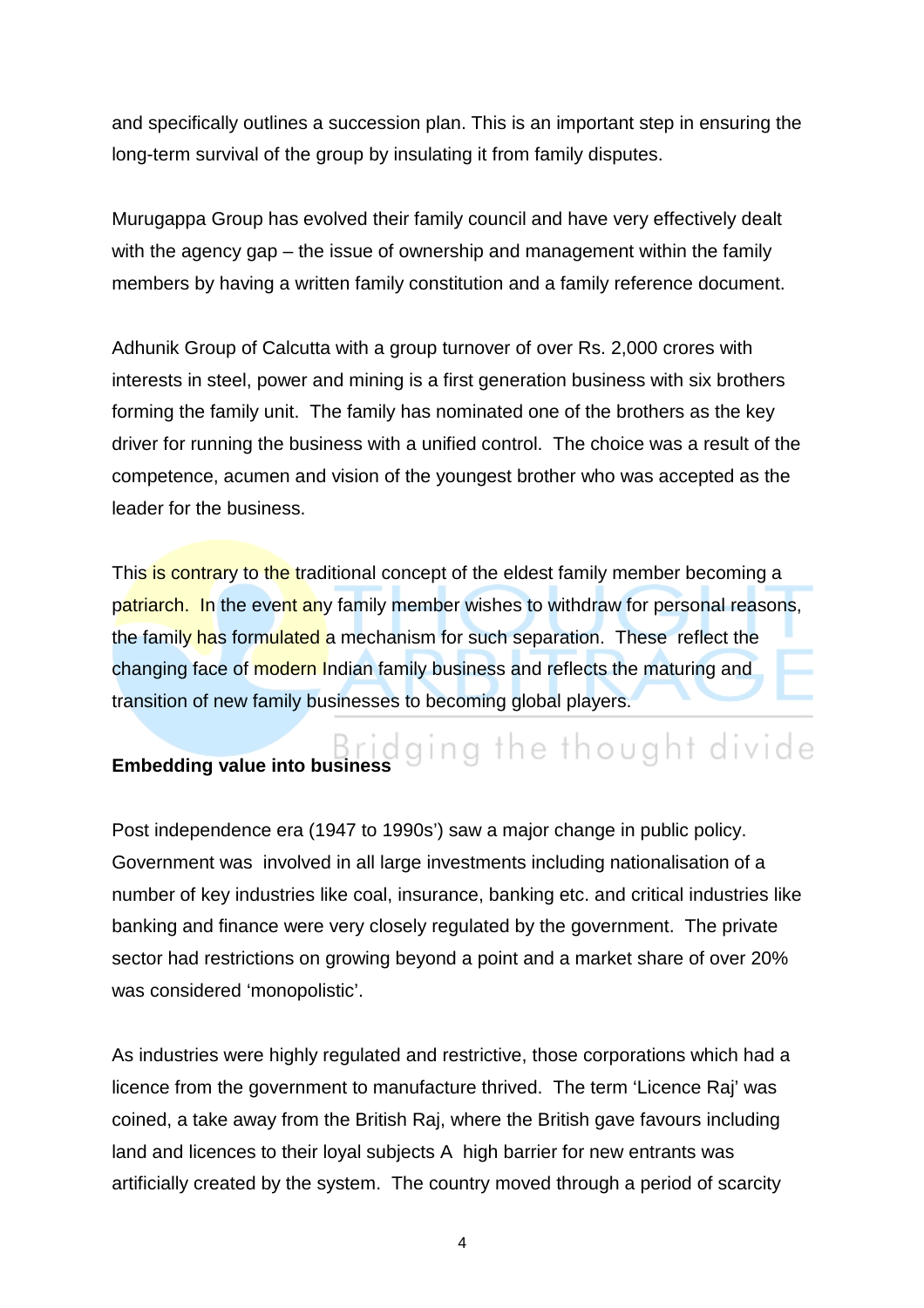created by uneconomic scale of operations and restrictions in capacity and imports. The market was assured and there was no need to innovate or invest in research or development of the product. This is probably one of the reasons that during this period, very little cutting edge product or services came out of India. The 1990s brought in an era of reforms and globalization.

The well educated first generation entrepreneurs in the field of Information technology and related services brought about a huge change in the perception of how Indian businesses create stakeholder value. The IT industry operating in a flat global environment was benchmarked against global competition and was involved in delivery of services to the best global companies. They brought in the best practices in business processes, an era of transparency and sharing, involving and rewarding key employees with ownership through stock options etc. Companies were focusing on value for all stakeholders and not cash for owners, which was the flavour of the earlier generation.

The manufacturing and other service industries were also transformed as manufacturing was also being outsourced from the USA and Europe. The local market started to develop as the overall income of at least the urban and semiurban population went up significantly. The ripple effect of the reforms went through most of the industries and there was a new buzz in the economy.

The focus of commerce and industry has shifted to creating overall value, which brought in innovation, transparency and collaboration. In industries like telecommunications, the largest competitors share infrastructure to reduce costs. Companies enter into partnership with service providers in IT or other key infrastructure space to enhance the value proposition to their customers while they remain focused on their core areas of operations.

These changes in business are now being embedded and are critical for Indian companies to survive in the next decade. Good governance, systems and processes are going to be the base line of the new generation companies. What will make Indian companies distinctive will be pursuit of quality and innovation, which needs to be deeply engrained in the soul of the enterprise to move to the next level